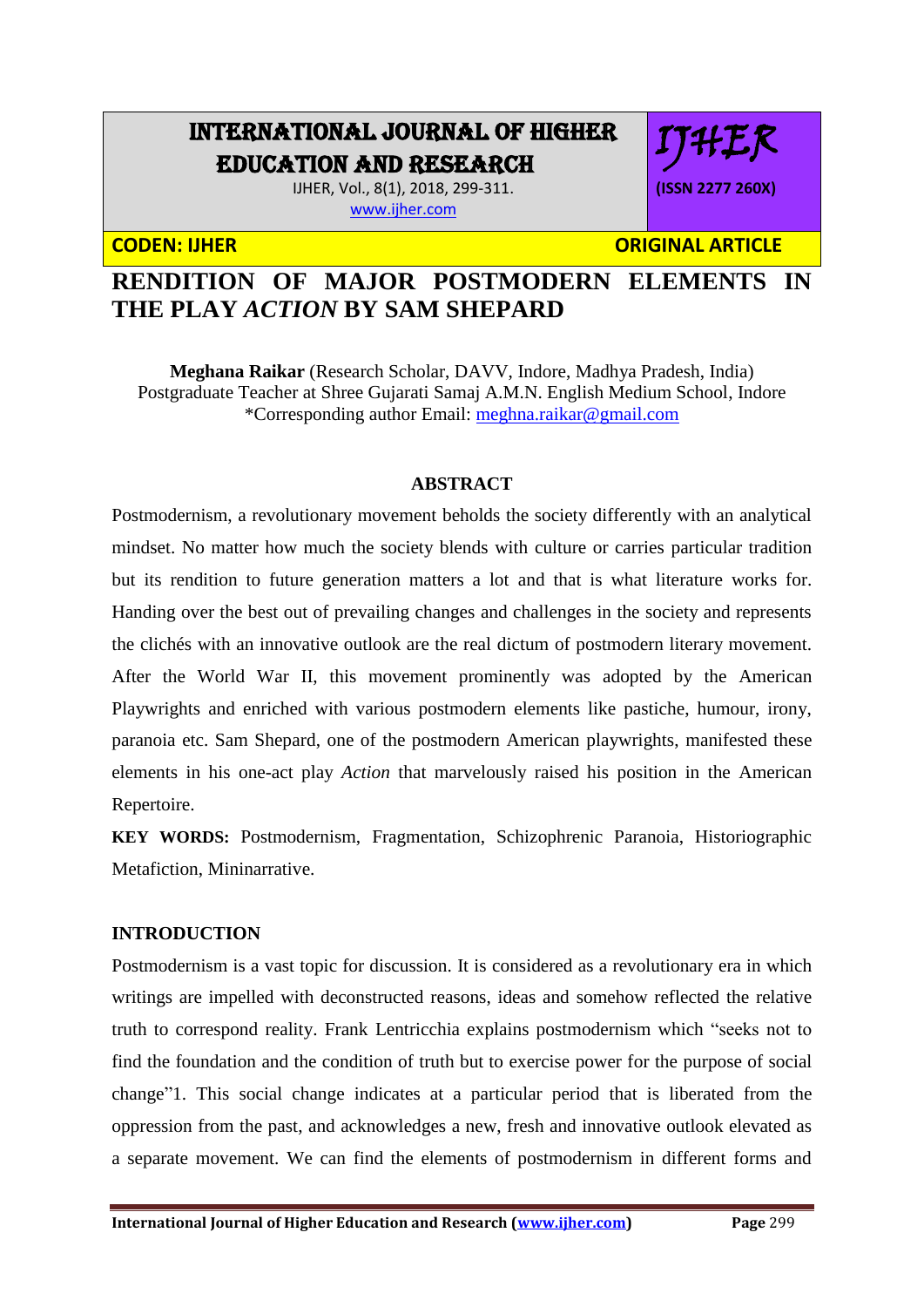shapes capturing attention of the masses to the particular situation. A well known postmodern critic and the author of *A Poetics of Postmodernism: History, Theory, Fiction* Linda Hutcheon argued "... for me, postmodernism is a contradictory phenomenon, one that uses and abuses, installs and then subverts, the very concepts it challenges- be it in architecture, literature, painting, sculpture, film, video, dance, TV, music, philosophy, aesthetic theory, psychoanalysis, linguistics, or historiography." 2.

If postmodernism is concerned with literature, it has been promoted as a significant element specially used in novels, stories, poems and in plays. As far as Reading of a play is concerned, it requires comprehensive mindset not only to find out thematic aspects but also to analyze its backdrop and surroundings that are the key elements of a play. This research paper tends to find out the thematic and stylistic elements specially used in the postmodern literature.

A new form of thinking by the playwrights, movie directors and artists came into practice globally in the 60s and 70s with their vernacular languages. Like modernism, postmodernism also abided by the idea of emphasizing parody, bricolage and ambiguity but slightly differed in its attitude. Lamenting on crude reality was not the only motto; instead enjoying the meaningless world at its fullest was the main subject. This attitude was being carried out throughout in the themes of American drama and was well flourished by the playwrights of twentieth century in America; one of them was Sam Shepard.

Sam Shepard is one of the well known American dramatists who have considerably contributed to the highly acclaimed one-act plays in the treasury of English literature. One-act plays added an altogether new chapter to his dramatic world. Although his one-act plays are short and precise, but technically no less than his any other full length plays. In the new American repertoire Shepard's plays identify greater vivacity and elasticity and prove their new outlook and fresh approach towards the conditions prevailing in the society. He is enriched with dramatic skills and visionary zeal.

It has been observed that his deft use of music and video clips, mini-narrative techniques, radical experimentation in language and the idea of transformation stand him out amongst the postmodern American playwrights and encouraged readers to analyze his writing critically. Major Stylistic techniques such as Pastiche, Meta-fiction, Magical Realism, Intertextuality, Irony, Black Humor, Paranoia, Temporal Disorder, and Looseness of Association have been witnessed remarkably in his plays. A blurring of distinction between genres, fragmented narrations and subjectivity were occasionally registered in his writings from a literary perspective. It needs to be mentioned here that basic idea or themes of his plays may be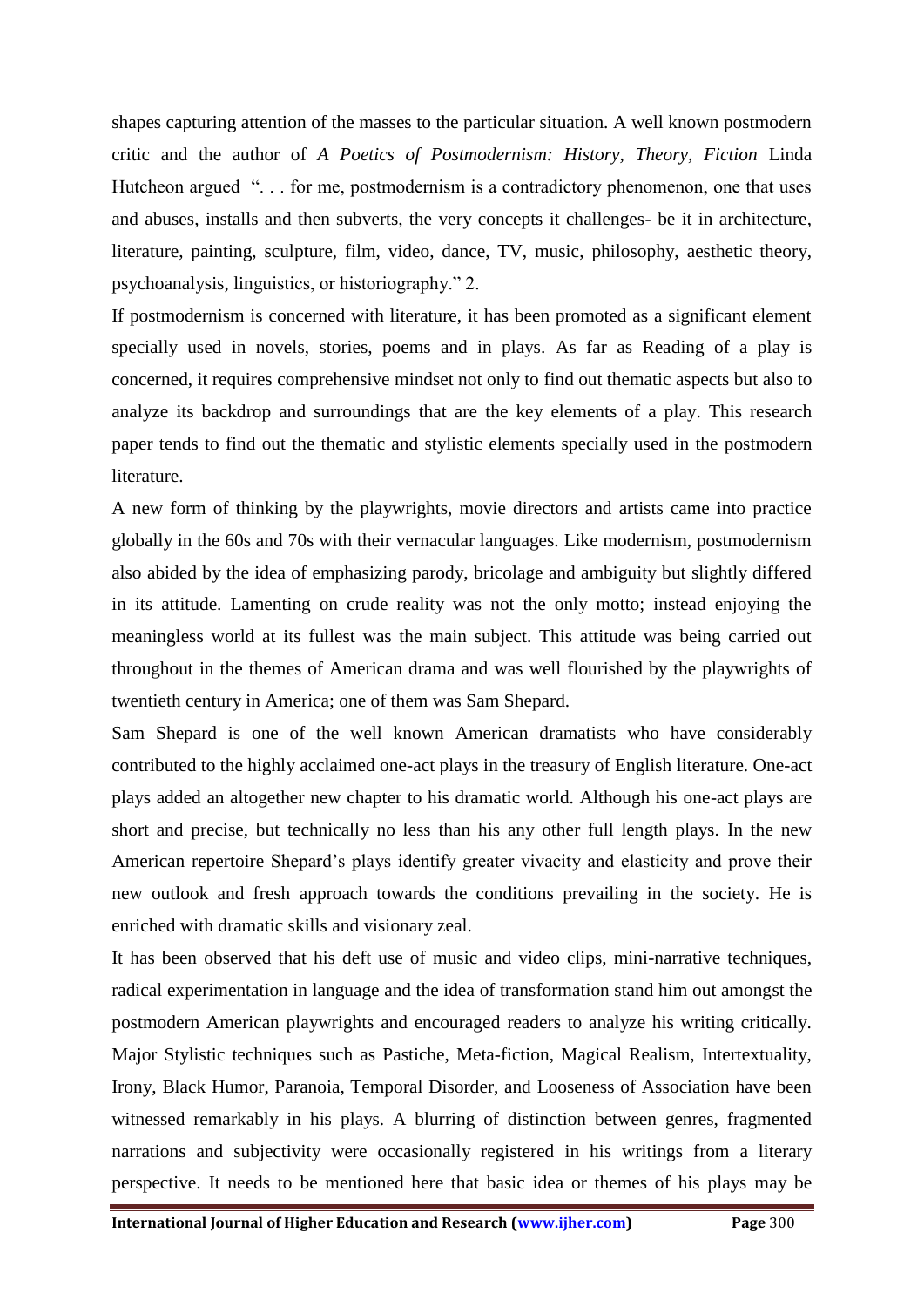repetitive and imitative but its handling has uniqueness and that is what postmodernism based on.

Shepard's OBIE Award-Winning play, *Action* was first performed at the American Place Theatre, New York, in 1975. It was directed by Nancy Meckler. Its first few performances were almost universally discarded, but gradually it became an exemplary one-act play, and achieved a sterling success. The audience slowly developed rapport with the thoughts and feelings, about the notions of his playwriting, and ability to conjure up questions that stimulate his viewers to pursue suitable answers.

Analysing Shepard's one-act play *Action* is an arduous task to a great extent. Why? The answer is that no where we find congruency of ideas or presentation to unearth the one firm logic for the particular action or evidences by which one can reach towards a perfect end. Moreover, the storyline has split ends to elaborate, which is why *Action* make an impression of equivocation.

#### **STAGE SETTING**

The stage is in darkness. Only a Christmas tree has lights winking and the characters are busy discussing among themselves on a round table while sipping coffee. As compared to any other one-act play, *Action* is the lengthiest play of one hour duration which describes a postapocalyptic tale of four people, the two bald men Shooter and Jeep, and two domestic homemakers Liza and Lupe. All have taken refuge in an urban tenement house against freezing weather, have minimal resources and a kind of holocaust has isolated them, forcing them to be in a confined state.

#### **THEME OF THE PLAY**

The central theme of the play revolves around the basic need of liberty, freedom of expression and the selection of an individual's deeds. All the four characters are perplexed with the cosmic self-consciousness and considering themselves to be in a prison with no hope of getting out of it. For them not only the compartment, but their bodies also act like a prison. The play's opening lines reflect something about Shepard's notion of his personal life and its engagements when Jeep, a prominent character, utters, "I'm looking forward to my life. I'm looking forward to uh- me. The way I picture me." 3. (*Fool for Love and Other Plays* 169) Jeep is a real mouthpiece of transcendental phase, feels nostalgic and remembers the beautiful pictures hung in his room. His description is so vivid that it enables us to travel with him into his past in flash back. But suddenly in his transformed state he finds himself sitting on a jeep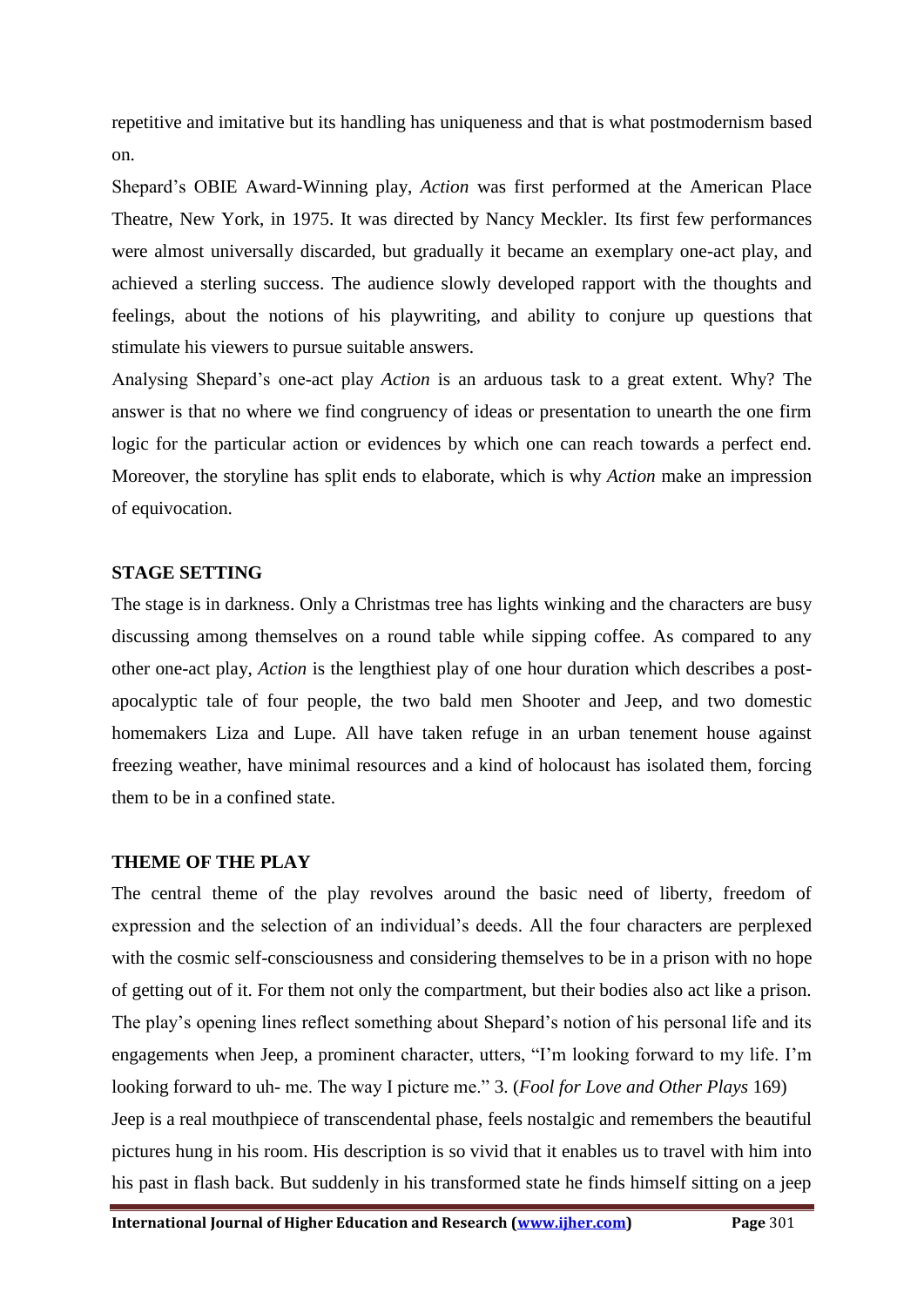with a gun in one hand, this abrupt change of mood points out at the holocaust and his sufferings.

The other three characters Shooter, Liza and Lupe also have their own ways of expressions. On Christmas Eve they indulge in merrymaking with the available sources like performing 'Soft Shoe' (a kind of tap dancing performs in soft soled shoe), sipping coffee and cooking Turkey and 'Dancing like a bear'. Meanwhile one by one, each of the four gets busy in looking for the right place in a book and thumbing through it but cannot find the place till the end of the play.

For Shooter, dancing like a bear, acts very humiliating and Lupe considers it too cruel, but Liza interprets this act wisely, "I found it! They've returned to earth only to find that things are exactly the same. Nothing's changed." (*Fool* 172) Liza's approach is as sensitive as any other sensible person of this era. Really nothing has changed still the condition of a dancing bear and a struggling human being is like puppets of their destiny. Shepard resonates that no matter how much capable you are, you are still bound to follow orders, this conceptualises the feeling of dependency and hopelessness.

## **RENDITION OF POSTMODERN ELEMENTS SCHIZOPHRENIC PARANOIA**

Shooter and Jeep have an inclination for schizophrenic attitude, it does not mean split or multiple personality, but they have symptoms of disorganized thinking or speech and hallucinations therefore find difficulty to distinguish between real and imaginary things and turn aggressive verbally or physically. They experience fearfulness, withdrawal, and extreme agitation. Shooter is afraid of cold water and of going upstairs alone. He admits that his inner self or soul treats his own body as the strange, foreign thing that only covers his soul, "... Everything's so shocking inside. When I look at my hand I get terrified. The sight of my feet in the bathtub. The skin covering me. . ." *(Fool* 172) Jeep feels ridiculous that he cannot find the page of the book but within a minute he stands up, throws the book away and picks up his chair and smashes it to the floor. This extreme level of agitation and anger shows that something within him is getting out of control. Shooter tries to analyse Jeep's sceptical behaviour, ". . . Things won't work. And then I smash something. I punch something. I scream. Later I find out that my throat is torn. . . I don't recognize myself." (*Fool17*3) this 'schizophrenic paranoia' for the either, outer and inner world, develops the postmodern perspective and spreads among others. According to Collins Dictionary schizophrenia means: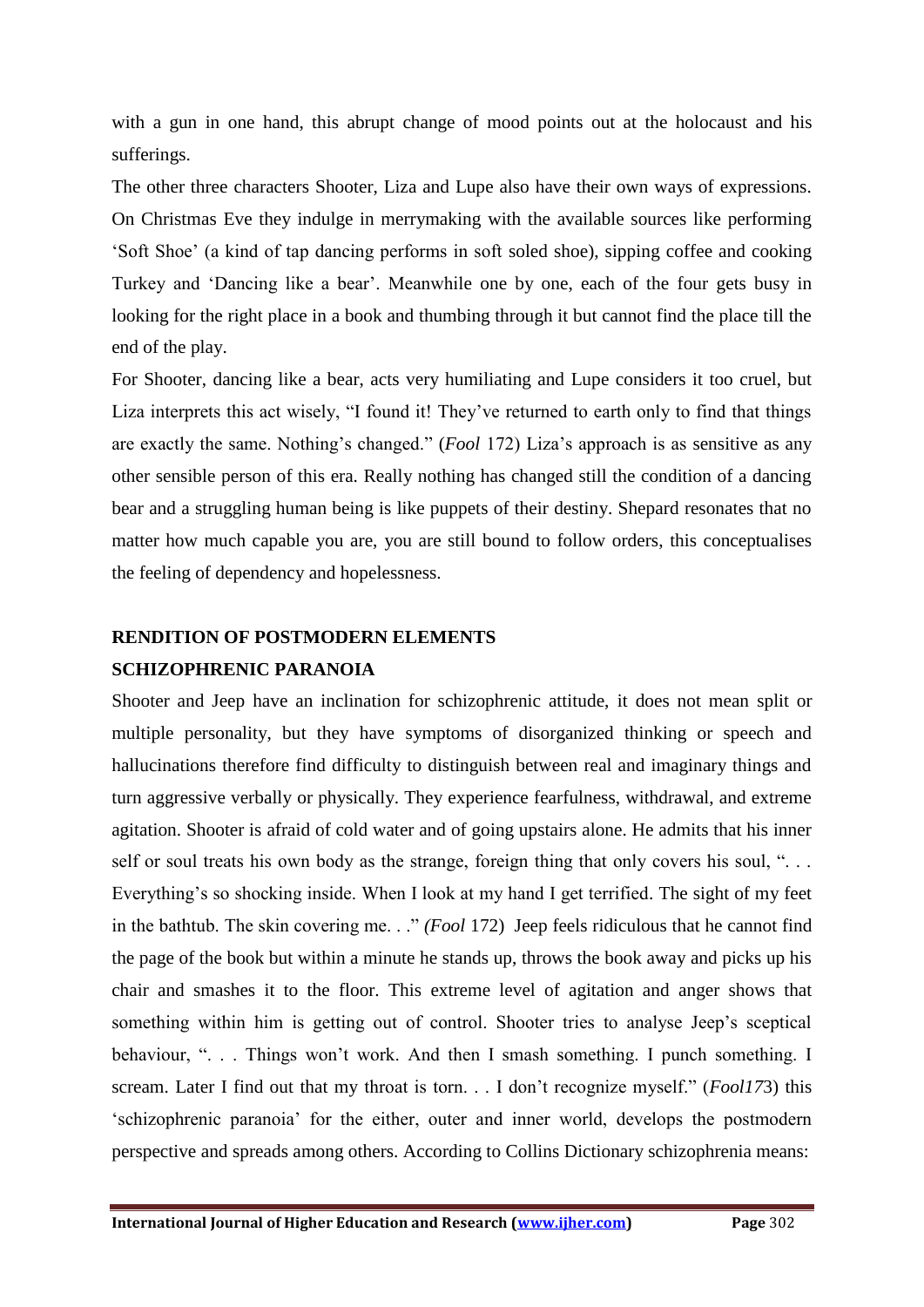A major mental disorder of unknown cause typically characterized by a separation between the thought processes and the emotions, a distortion of reality accompanied by delusions and hallucination, a fragmentation of the personality, motor disturbances, bizarre behaviour , etc. often with no loss of basic intellectual functions. 4.

In his monologue, Shooter finds himself entangled into a frightful situation, although he is surrounded by four walls and roof but still exhibit irrational fear and uncertainty of something happening. With his wonderful magical words (images) he differentiates between outside deserted or alienated world and further more complicated inside world, the voice of one's soul is little harder to understand:

SHOOTER. (quietly to himself; LUPE and LIZA eat quietly) . . . The chances of something happening are just as great. . . not a sound of a motor. Not a light. You see into the house. You see the candles. You watch the people. You can see what it's like inside. . . . Everyone is using a language. Then you go inside. It's a shock. It's not like how you expected. You lose what you had outside. You forget that there even is an outside. The inside is all you know. You hunt for a way of being with everyone. A way of finding how to behave. You find out what's expected of you. You act yourself out. (*Fool* 178)

It is crystal clear to everyone who lives in the society that whatever we do, it is only for the sake of society, for fulfilling our physical needs and to satisfy other's parameters that are somewhat unknown to us but on the contrary if we look into ourselves, there is a true companion, a genuine advisor present to guide us. Postmodern plays are always focused on this inner voice and if we ignore it, it will grow up as a bitter fruit that definitely is responsible for the degradation of the present as well as next generation and reflected as psychological disorder.

Liza and Jeep meticulously handle the situation when Shooter and Jeep behave cynically while conversing, thus, they make a balance and are appreciated. Shooter admits, "I've got this feeling that females are more generous. . ." (*Fool* 172) Sam also has the same feeling for the women, in one of his interviews he accepts that after meeting Jessica (his girlfriend) he is very keen to understand the relationship between male and female and their psychology. Even one critic claimed that, "after meeting Jessica his depiction of male-female relationships became more complex and interesting. . . started writing meatier parts for women." He admires Jessica's humbleness and honesty and compares it to one of the men's attributes among the most common is, "About myself. About anybody. Men lie all the time." 5.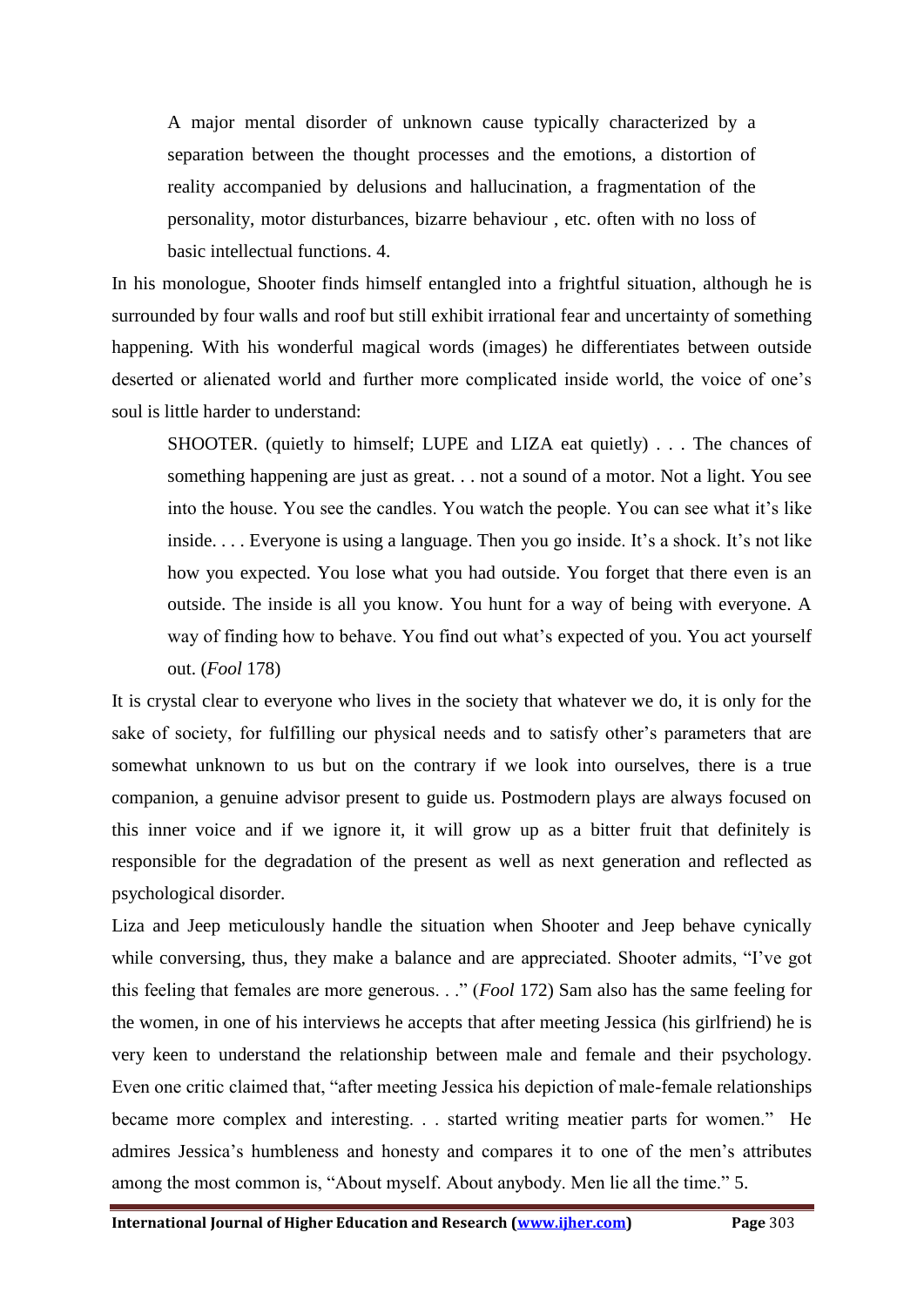The double faced nature of a particular character is yet another feature of postmodern plays. Sam, a connoisseur of psychoanalysis, shows his mastery in his each and every play and his unique characters coalesces under one roof with their different flavours of internal and external conflicts. The characterization of Jeep is paramount amongst the four, like a thunderstorm he becomes crazy and with the feeling of being out of control he smashes the chair with anger then in a second, being powerless, folding his arms across his chest and looks at the damage as an event outside himself.

Similarly Lupe also shows an unusual erratic behaviour when she senses extreme hunger and asks Liza, "Oh, when are we gonna' EAT! (*hitting the table once with her fist* )" Liza assures her that Turkey is almost ready but Lupe is so desperate that suddenly she starts "(*gnawing ravenously on her arm.* JEEP *and* SHOOTER *pay no attention*.)" Few minutes later "(*she clutches her stomach with both hands and holds it like a baby*. . .)" but as soon as she sees the turkey on a silver platter, her behaviour noticeably changes and like a maestro in table manners and in serving efficiency she "(. . . *picks up a knife and begins to slice the turkey in a calm way, very formally, and laying the slices on plates for everyone . .* ." (*Fool 1*75) so it is hard to maintain that she is the same character who has just become wild and eccentric.

Another significant writing technique that Shepard uses in this play is the repetition of a dialogue by the same character in different situations. For example, Lupe says, "We're lucky to have a turkey you know." She uses this dialogue while conversing with Liza then Shooter and finally with Jeep. Lupe makes her friends as well as viewers realize that at this dreaded situation when 'survival' is questionable, they still are acquiring something to eat. Shepard very well knows how to promote positivity even while dwelling in the worst situation. His characters holding strong aspiration to raise their own, to struggle and look ahead into the crisis, is truly approaching. Thus subject of reintegration into home is depicted. When Jeep puts in an idea before his friends to start rearing animals, Liza convinces them all to introspect about the true need of food for the survival and adjust with the situation of being starved, " There's no way of actually preparing. We'll have to do the best with what we've got. . . At least we are eating. We'll have to gauge our hunger. Find out if we actually need food when we think we need it. Find out how much it takes to stay alive. . . (*Fool* 179)

#### **FRAGMENTED NARRATION**

It means not in a sequential manner but refers to the breakdown of the plot, theme, characters and setting. Unlike the realistic literary works, postmodern plots are presented as, "slabs of events and circumstances". 6 (173) The four characters, although share a same place to live in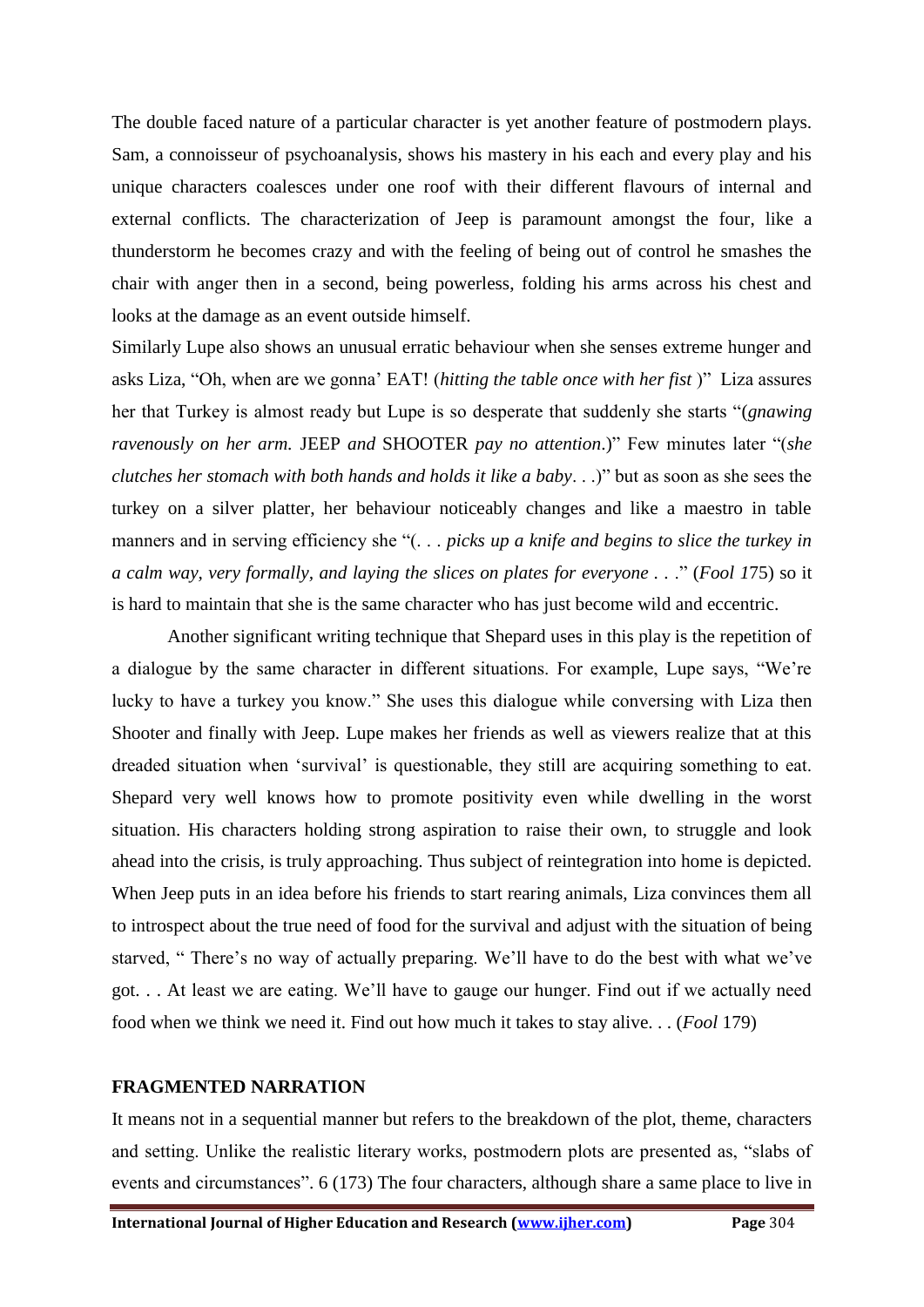but they have their own past experiences in which they frequently dwell on, this is the basic cause of their fragmented narrations. No sooner did Jeep refuse to sit in the chair than Shooter collapses into it and declares that at any cost he is not going to leave the chair. Lupe asks:

LUPE. Does anyone want to read? (pause)

SHOOTER. I'm never leaving again.

LUPE. I don't mind looking for the place.

SHOOTER. I could conduct all my business from here. I'll need a bedpan and some magazines.

JEEP. (looking at the remains of the turkey) We should save the bones for soup.

SHOOTER. This is more like it. This is more in line with how I see myself. I picture myself as a father. Very much at home. The world can't touch me. (*Fool* 181)

Extreme feeling for possession resembles to becoming ambitious and to rule over the others. Chair is a true symbol for an authority to hold on to the society as well as the inside of a house like a father has. Here it proves the postmodern significance of the chair as strength and power. You never get an importance until you have the chair. In *Rock Garden*, another play by Shepard, also chair is used symbolically to show masculinity for whoever seizes it. Shooter accepts the quick effect of being seated in the chair. As soon as he sits on the chair his personality altogether transforms into a strong determined person who acquires confidence to conduct everything simply by sitting on the chair, just like the silly servant of Poozo in Beckett's *Waiting for Godot*, who delivers the wonderful speeches, flooded with knowledge, soon after wearing the hat.

JEEP. Shooter, I remember. I remember you were so scared you couldn't go up to take a bath.

SHOOTER. Naw. That's not me at all. That's entirely the wrong image. That must've been an accident.

JEEP. Oh.

SHOOTER. I've never been afraid of baths. I've always been brave in those situations. I've plunged right in. (*Fool* 182)

#### **UNRELIABLE NARRATOR**

The characterisation of Shooter is blended with various postmodern traits that eventually emerge to the surface as the play progresses. Because of the virtual effect of the chair (used as an experiment) Shooter's credibility is compromised. He himself is making false delusional claim that he is not a fearful man but there is a guy who feared to take a bath.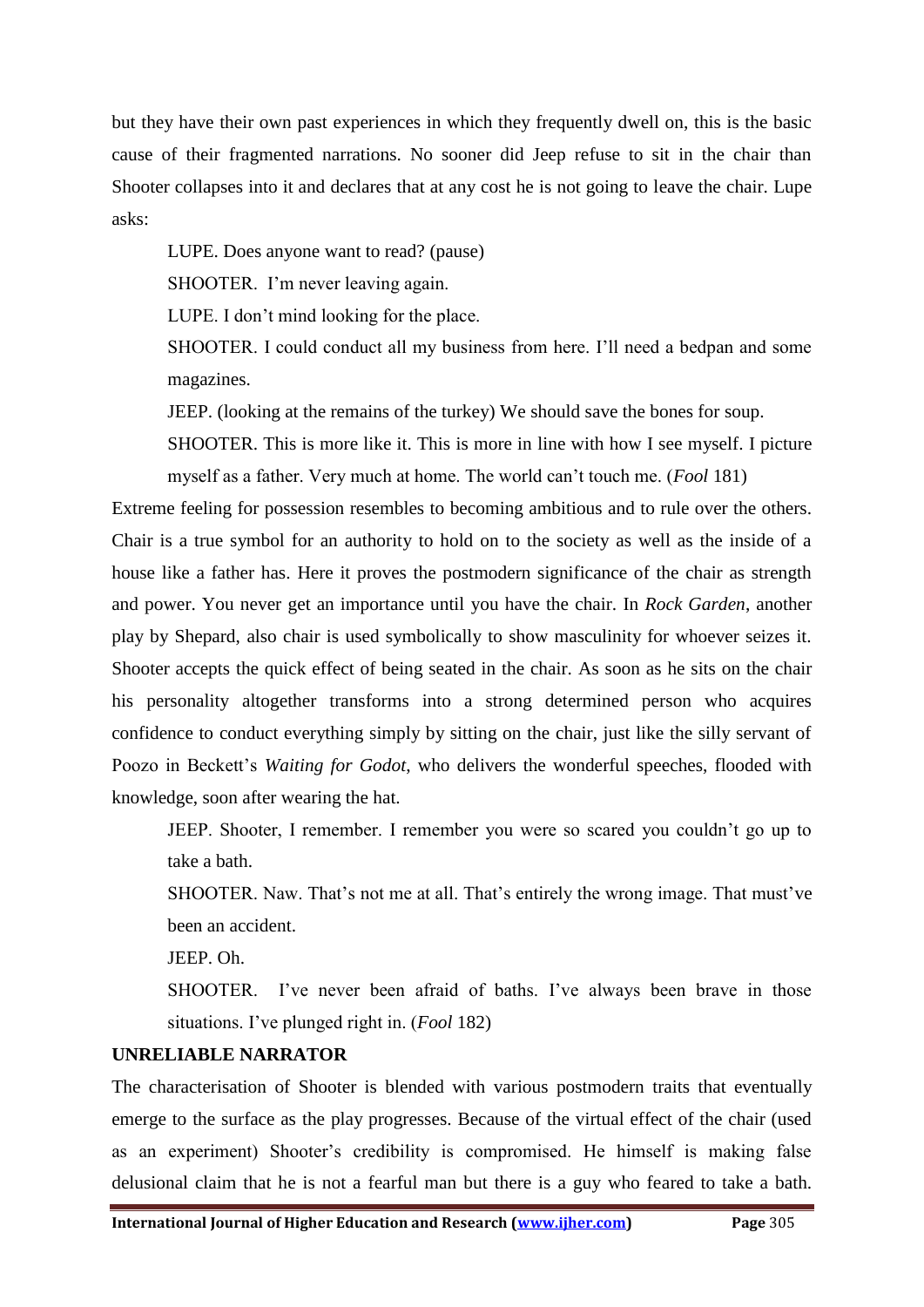Shooter tells a story of a stinky boy who is very much afraid of his own body and, "He began to feel like a foreign spy. Spying on his body. He'd lie awake. Afraid to sleep for fear his body might do something without him knowing. He'd keep watch on it." (*Fool* 182)

In above mentioned lines one can understand the tussle between body and his soul that makes the readers/viewers aware how the inner voice creates mayhem within the body. One's external actions always affect his inner actions. If, work of body in unison with a soul, is taken place then we get positive reactions otherwise there would not be any accordance with the mind and soul and most of the time body (mind) subdues the inner voice, "His body killed him. One day it just had enough and killed him." *(Fool* 182)

Postmodern literature reflects the same; here the characters are the figures of a society relocating a sense of loss and aloofness. When sufferings and agony thrust upon everywhere the entire society would tremble and seek out shelter inwardly but alas! Only restlessness echoes up to a great extent to disrupt the peace within. This soulless existence of the body creates a 'hollow society' that would be responsible for the alienation of the world. Jeep asks Shooter, "What happened to the body?" Shooter replied, "It's still walking around I guess. (pause). . ." (*Fool* 182)

#### **PASTICHE AND HISTORIOGRAPHIC METAFICTION**

The use of various styles to make a new style, like a collage work by pasting different elements is considered as pastiche. Pastiche is a postmodern aesthetic that "actively encourages creative artists to raid the past in order to set up a sense of dialogue between it and the present". 6 (231) In the beginning lines, Jeep mentions the name of Walt Whitman as a tribute who was an American poet and essayist, influenced Americans for the urge of free nation. Jeep reminds, "I had a wall with a picture of Walt Whitman in an overcoat. Every time I looked at the picture I thought of Pennsylvania." (*Fool* 170) Pennsylvania, a U.S. state, has rich history of Independence and its major city Philadelphia is well known for the liberty bell, an enduring symbol of American freedom. Walt Whitman, ". . . A passionate father bleeding for his country." (*Fool* 179)

The true historical event, at the back drop of The Civil War (1861-1864), is intentionally visualized in which Shepard being experimental with the jeep's character asks him to voice like, an American broadcast journalist, Walter Cronkite newscaster:

JEEP. The poet and the President. The poet all gray and white standing on his feet. The President all dark and somber, glooming down from his horse. . . The entire nation in a jackknife. This all happened on Vermont Avenue near L Street. The street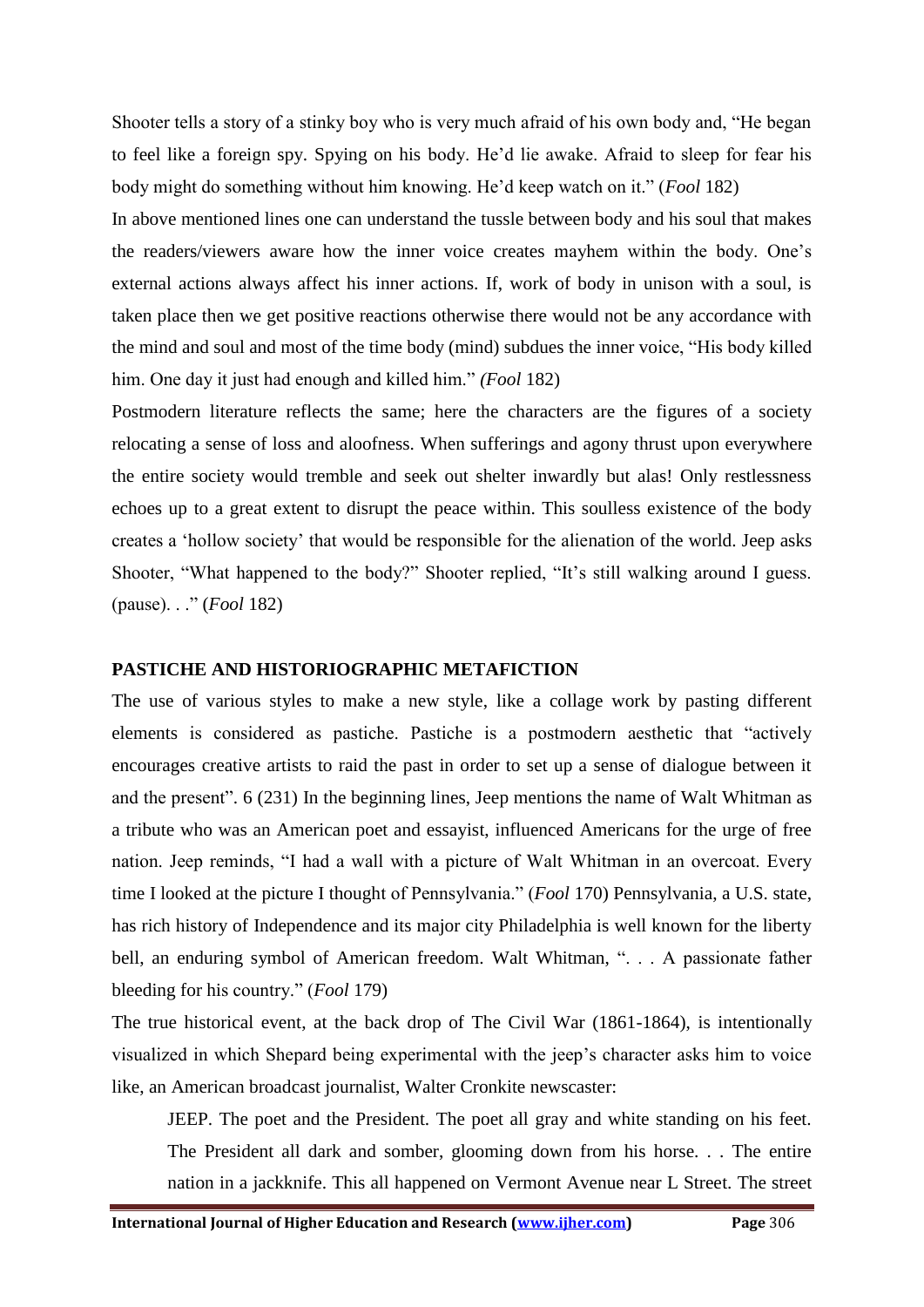itself was raining. Blue soldiers were lying wounded in every doorway; . . .Walt was witness to it. (*Fool* 180)

Shepard, like a true American by flesh and blood, never misses an opportunity to mention the names of father figures of America from the pages of its proud history, literature, and art. The unique and one of the main characteristics of postmodern literature is 'Historiographic Metafiction' in which writer presents the incidents or major events that are associated with history. Linda Hutcheon rightly explains in *A Poetics of Postmodernism: History, Theory, Fiction. "*Historiographic metafiction shows fiction to be historically conditioned and history to be discursively structured, and in the process manages to broaden the debate about the ideological implications of the foucauldian conjunction of power and knowledge- for readers and for history itself as a discipline." 7(qtd. in P. Bhuvaneshwari)

Unfurling of the flag announces and symbolises the victory of the nation and resolving innerouter conflicts expresses happiness of the mind. Shepard always after the value- enhancement never communicates his message directly but in a short and sweet manner somewhere while acquaintance we may have traces of it.

The famous dance form of the United States 'soft shoe' is added a distinct flavour in this play when Lupe starts dancing it. But Jeep, instead of encouraging her, takes it as a parody and sets before her an example of famous dance personalities who have secured true victory, only through hard work, in the field of dance, "I mean we've got this picture in our head of Judy Garland or Gene Kelly or Fred Astaire. Those feet flying all over the place. That fluid motion. How can we do anything for the first time. Even Nijinksy went nuts." (*Fool* 173) here Sam ironically mentioned the name of the most famous Russian ballet dancer and choreographer Vaslav Nijinsky who became mad after giving abrupt masterpieces like "The Afternoon of a Faun" and "The Rite of Spring". To get success as early as possible might be his cause of madness. His thoughts were characteristically schizophrenic and seemed apocalyptic. In the phase of his madness, he quoted in his diary, "The earth is the head of God. God is fire in the head. I am alive as long as I have a fire in my head. My pulse is an earthquake." 8 I felt very much resemblance between the thinking of Nijinsky with the characters, established by Shepard in this play.

If we consider these paradoxical references minutely that suggests the importance of consistent hard work, patience and full determination towards the goal without even dreaming to achieve marvellous success at the first few performances then no matter it lasts forever. This compare and contrast between two types of attitudes is really very noticeable and paves path of new comers in their lives.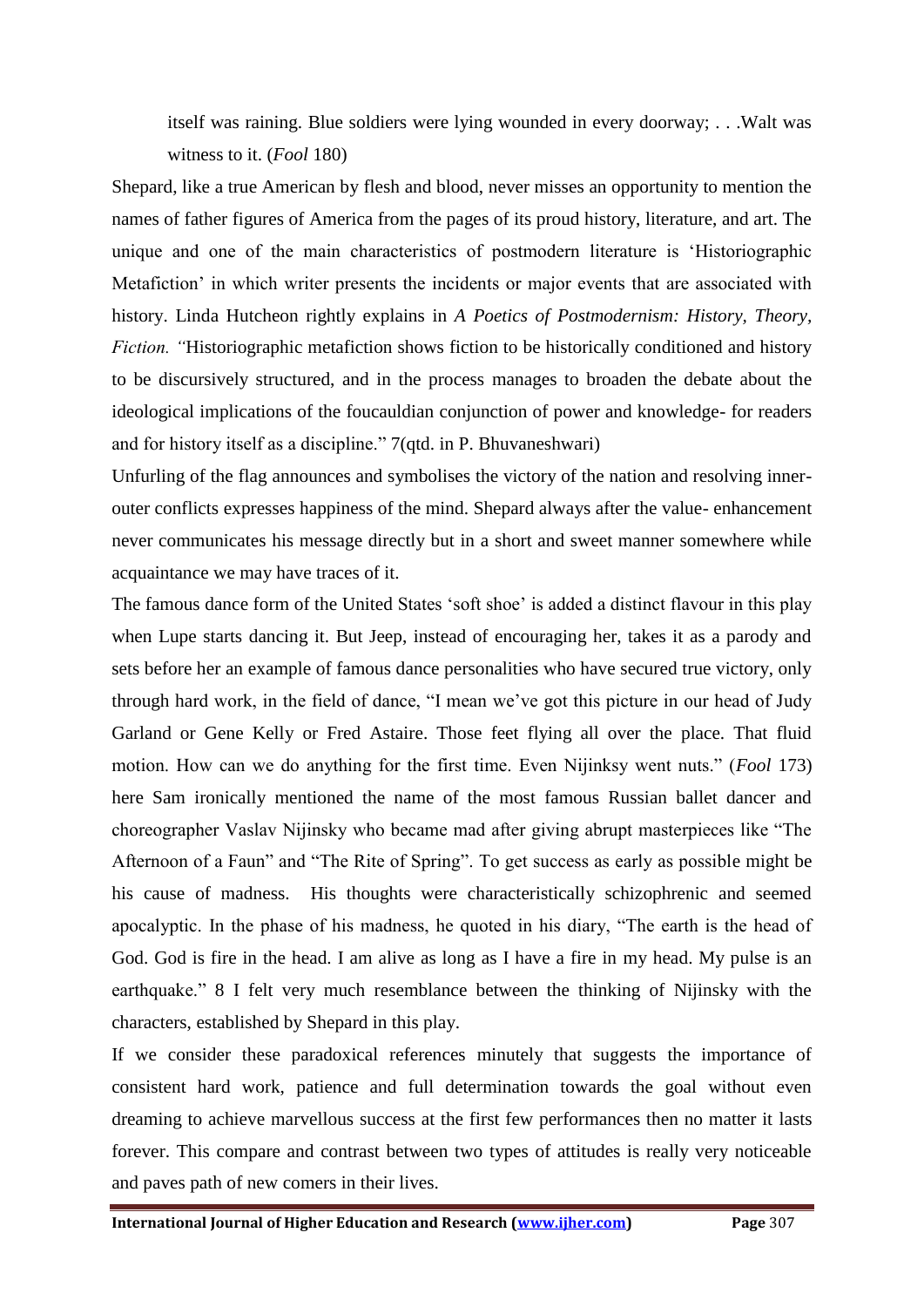#### **MINI-NARRATIVE TECHNIQUE**

Postmodernists try to replace grand narratives by focusing on some day to day experiences related with local context and introduce localized or mini-narratives that reflect the power of singular event and limit to minor-scale observations Shepard's eloquent use of mini-narrative technique is helpful to develop postmodern vision of the audience as well s familiarize them with the past of his characters and the hidden message. The play unfolds various aspects with the form of mini story within a story of *Action* play.

Shooter standing on the armchair, all of a sudden, thinks to narrate a story though Jeep keeps pouring the water over his hand into the bucket, and Lupe keeps looking through the book so Shooter directly tells it to the audience. Shooter reflects like a prudent when he starts narrating-

SHOOTER. One night there was some moths. A bunch of moths. In the distance they could see a candle. . . So he sent a third moth out. . . he became filled with love for this candle. He crashed against the glass and finally found a way inside. . . With his forelegs he took hold of the flame and united himself joyously with her. He embraced her completely, and his whole body became red as fire. . . The leader of the moths . . . saw that the flame and the moth appeared to be one. He turned to the other moths and said: "He's learned what he wanted to know, but he's the only one who understands it." (*Fool* 185)

This story is going to facilitate the viewers to know Sam's views under covered in the utterance of Shooter. Sam exemplifies the true love not in the form of separation but in devotion where two bodies unites like a single dweller and sacrifices their own selves to understand the other one. Shepard blurs the distinction between soul and body, high and low, and old and new concepts of thinking and like a real practitioner of postmodernism; he suggests his idea of uniformity as a whole, using mini-narrative technique.

## **USE OF IRONY AND SIMILE**

The hidden beauty of the language lies in its eloquent use of irony and simile that shows writer's depth and knowledge in his particular genre. Sam also gives room to these ornaments in his writing. Lupe being gaiety tries to dance soft shoe, Jeep ironically comments, "There's something to be said for not being able to do something well." (*Fool* 173)When Shooter wants to conceal his body from the audience he pushes his body towards the bottom of the chair and becomes isolated and self centred then he says, "I'm at my wit's end. The whole world could disappear." (*Fool* 187) Jeep gives references of the famous American poet Walt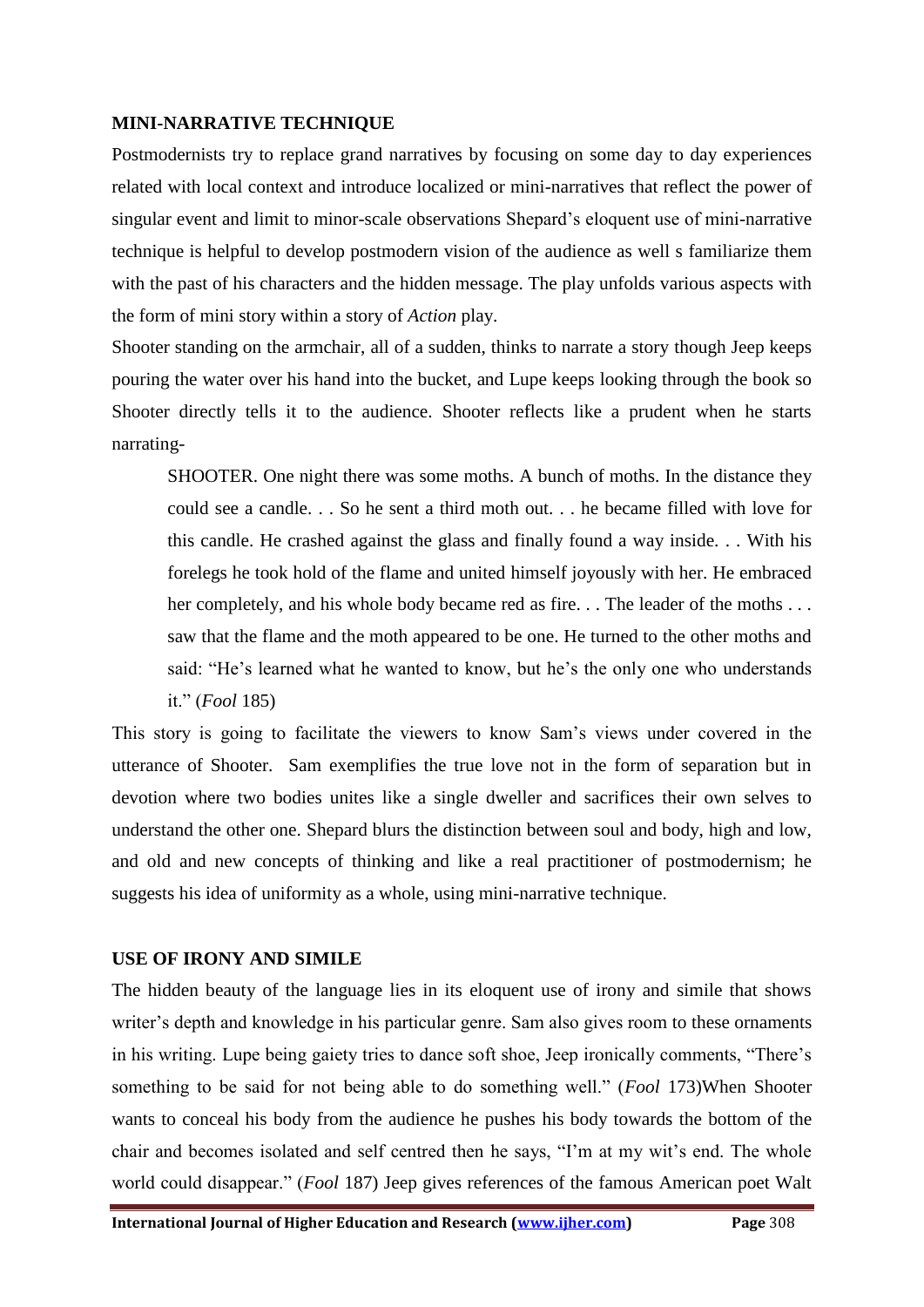Whitman in his dialogues and compares him as, "He was like what Tolstoy was to Russia" (*Fool* 179)

## **USE OF CAPITAL LETTERS**

In between the text and dialogues, Shepard deliberately uses a sentence written in capital letters that is to be asked to deliver in a high pitched voice so as to create a vibrant long lasting impression on others. These dialogues are voiced either by JEEP or SHOOTER. At the peak point of aggression when jeep is about to smash the chair he says, "I KNOW IT'S OKAY!! THAT'S NOT WHAT I'M SAYING!" (*Fool* 175) In the same way when Shooter gets fade up with the continuous sitting in the chair, he becomes restless and asserts, "I COULDN'T STAY HERE FOREVER! *(Fool* 187) and in the last monologue in his dream sequence Jeep assumes himself in a jail and anxiously asks how long he would be there, a month or "FOREVER" (*Fool* 190).

## **EXPERIMENTATION IN THE PLAY**

The title of the play "Action" is very much suitable with the theme because actions are used as exhibiters and become an important tool for the experimentation. Characters 'Always searching for the place in the book' what does it mean? I think unproductive or fruitless actions manifest their obscurity. Jeep keeps 'pouring the water over his hand' as though hypnotized by his own action. Another repetitive action used thrice in the play when 'Jeeep picks up the chair and smashes it to the floor' has bombastic effect that shakes the minds of the audience. Lupe starts 'chewing on her arm and licks it like a cat'. Finally the real experiment with the fish is taken place when Shooter in his transformed state, instruct Jeep to cut it, "Cut open the belly of the fish, starting from the pee-hole and slicing toward the head." (*Fool* 186) this manifestation of real violence on the stage used first time in this play, in previously discussed plays there are only instances of violence in an individual's thought process. These actions whether visible or hidden are generated by inner turbulence and are like auxiliaries to support building up the theme of the play and reflect the actual state of mind of the characters.

## **THE ESSENCE OF THE PLAY**

Jeep, as I mentioned in the starting, is a true voice of the playwright and in his last monologue, he acts as a spokesperson who present before us a scenario of post modernistic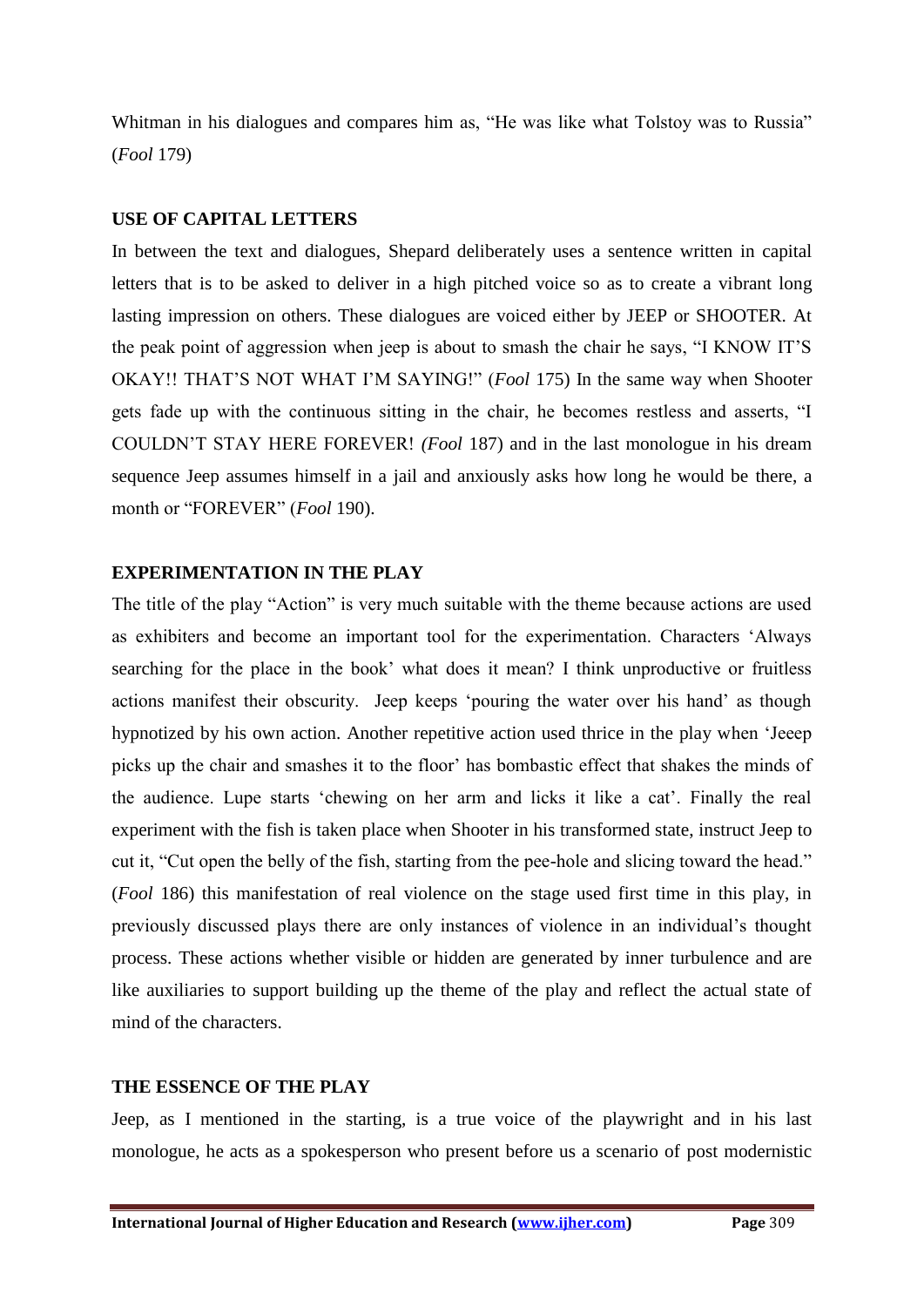attributes and Jeep himself seems like a complete combo pack of all the movements such as existentialism, escapism and absurdism.

Sam introduced flash back technique to present Jeep's early days on the stage that were full of troubles and spent in jail. But the horrifying effects of those days still make Jeep restless and feel like living behind the bar. Jeep addresses through his monologue to the community which still dwells in the same condition, ". . . For a second I could accept it. That I was there. In jail. That I wasn't getting out. No escape. For a second. Then these thoughts would come. "How Long? How long was I there for? A day. . . FOREVER!". . . And the whole thing would start up again. Except worse this time . . ." (*Fool* 190)

*Action* is considered to be an absurd play because it has neither proper beginning nor an end but throughout explores the cause of loneliness, isolation and deals with the anxiety of the common people who are socially failures. In the concluding line Jeep begins to move around the stage and utters, ". . . I couldn't stop. Everything disappeared. I had no idea what the world was. I had no idea how I got there or why or who did it. I had no references for this."(*Fool* 180)

In the above discussed one-act play, I noticed various postmodern elements in an ample amount and its characters are fused with immense energy and unparalleled imagination through which they have created their own world and developed individual perspective to look into the world. Shepard portrays relationships among characters with rare authenticity, its love and lust has a blur difference that time to time varies.

## **REFERENCES**

- 1. Lentricchia, Frank. *Criticism and Social Change*. Chicago: University of Chicago Press, 12, 1983. Print.
- 2. Hutcheon, Linda. A Poetics of Postmodernism: History, Theory, Fiction. London: Ruotledre, 3, 1988. Print.
- 3. Shepard, Sam. *Fool For Love and Other Plays* (Contains: *Fool for Love*; *Angel City*; *Melodrama Play*; with Patti Smith, *Cowboy Mouth; Action; Suicide in B Flat; Seduced*; *Geography of a Horse Dreamer*). Toronto and New York: Bantam Books, 1984. Print.
- 4. Harcourt, Houghton Mifflin. Schizophrenia. Def. 1. *Webster's New World College Dictionary, 4th ed.* 2010. Web. 7 Sep. 2017. [<http://www.google.co.in/amp/s/www.collinsdictionary.com/amp/English/schi](http://www.google.co.in/amp/s/www.collinsdictionary.com/amp/English/schizophrenia) [zophrenia\)](http://www.google.co.in/amp/s/www.collinsdictionary.com/amp/English/schizophrenia)>